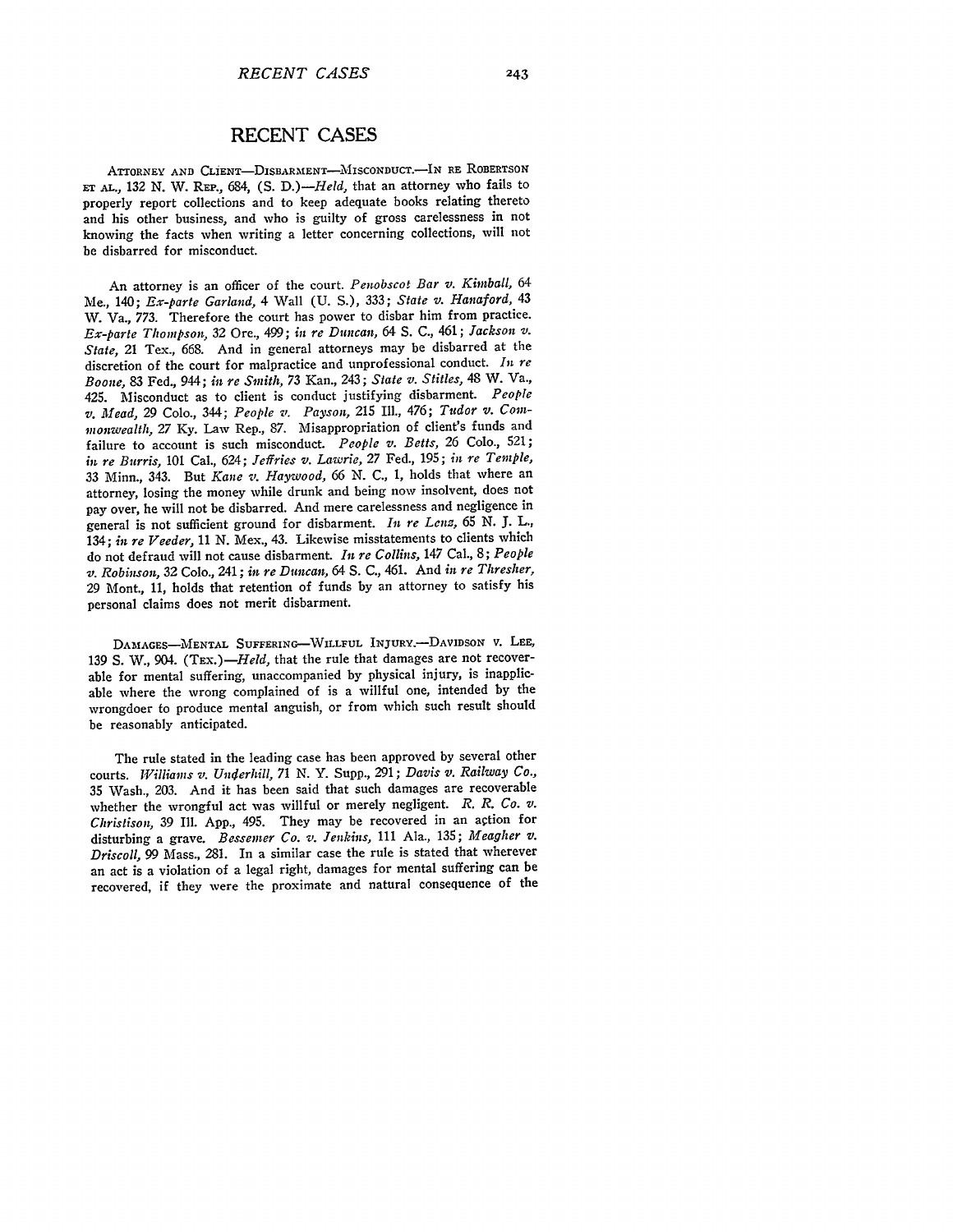wrongful act. *Larson v. Chase*, 47 Minn., 307. Such damages were allowed in an action against a common carrier by a passenger who was kissed by the conductor against her will. *Craker v. R. R. Co.*, 36 Wis., 657. They have often been allowed in actions for the non-delivery or delay in delivering a telegram, where the company had notice that such failure or delay would probably cause mental suffering. *Young v. Telegraph Co.*, *<sup>107</sup>***N. C.,** 370; *Reese v. Telegraph Co.,* 123 Ind., 294; *Telegraph Co. v. Cooper,* 71 Tex., 507. But other courts held the contrary. *Chase v. Tele- -graph Co.,* 44 Fed., 554; *Summerfield v. Telegraph Co.,* 87 Wis., 1. In any case, such damages are recoverable for intense suffering only, and not for more disappointment or regret. *Hancock v. Telegraph Co., 137 N. C.,* 497.

DISCRETION **OF** COURT-NEw TRIAL-MISCONDUCT OF **COUNSEL.-** DOWNEY v. FINUCANE **ET AL.,** 130 N. Y. Supp., 988.-After the jury had retired for deliberation and in the absence of the presiding justice, counsel sent a newspaper statement which had been ruled out appended to an exhibit which the jury had called for. *Held*, in view of the trial court's positive instructions to disregard the statement, that the conduct of counpositive instructions to disregard the statement, that the conduct of coun- sel was not such misconduct as to require a reversal of the order denying a new trial therefor. McLennan, P. *J., dissenting.*

The granting or refusing of a new trial on grounds of misconduct is a matter for the sound discretion of the trial court and the decision of the court will not be disturbed on appeal unless it is made affirmatively to appear that, that discretion has been abused prejudicially. Sunberg  $v$ . appear that, that discretion has been abused prejudicially. *Sunberg v. Babcock,* 66 Iowa, 515; *Loucks v. C. M. & St. P. R. R. Co.,* 31 Minn., 526; *Tucker v. Salem Flouring Mills Co.,* 13 Ore., 28; *Olsen v. Giersten,* 42 Minn., 407. Whether misconduct is prejudicial is to be determined by the trial court, *Watson v. St. Paul City Ry. Co.,* 42 Minn., 46, but in their decision the court uses a legal discretion which must be exercised in accordance with the rules of law under penalty of reversal, Stockwell v. C. C. & D. R. Co., 43 Iowa, 470. On appeal the prejudicial effect respectively of—Misconduct of jury or party, Hamm v. Romine, 98 Ind., 77. Improper influence of jury by counsel, *Knowles v. Van Gorder,* **23** Minn., 197. Comments to jury in absence of judge on facts not in evidence, *Halls v. Wolff,* 61 Iowa, 559. Improper remarks to jury, *Conn. v. White,* 148 Mass., 430. Comments to third parties in jury's presence, *Shea v. Lawrence*, 83 Mass., 167. Disclosure by counsel to jury of the contents of a paper sought to be introduced in evidence, *Met. Str. Ry. Co. v. Powell* 89 Ga., 601,-has been held to lie within the discretion of the trial court.

INFANTS-DISAFFIRMANCE OF DEEDS-LIMITATION.-PUTNAL V. WALKER, 55 So., 844 (FLA.).—*Held*, that where no estoppel arises against<br>an infant at the time he makes a deed during infancy, and when there are<br>no circumstances and no affirmative acts of his making it inequitable for him to remain inactive after attaining his majority, his mere silence or inertness for a period less than seven years, as fixed by the statute of limitations, after he reaches his majority, does not bar his right to disaffirm his deed made during infancy.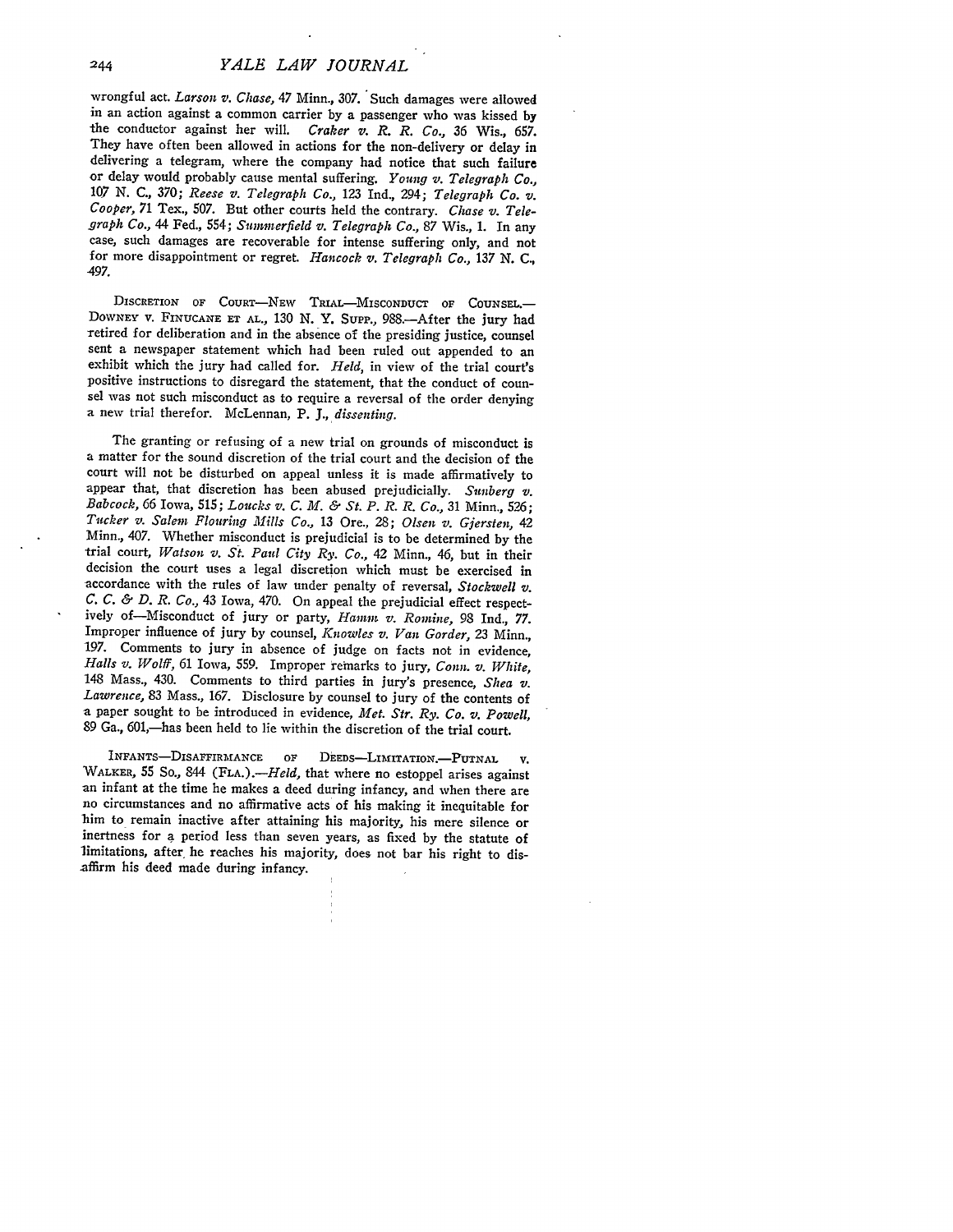The rule stated in the leading case is supported by the decisions of the Federal courts, and of those of many of the States. *Irvine v. Irvine, 9* Wall., 617; *Wilson v. Branch,* 77 Va., 65; *Cressinger v. Lessee of Welch,* 15 -Ohio, 156; *Voorhees v. Voorhees,* 24 Barb., 150 (N. *Y.); Prout v. Wiley,* 28 Mich., 164. On the other hand, almost an equal number of courts hold that the deed must be disaffirmed by the infant within a reasonable time after reaching majority, and the reasonableness is to be determined in view of all the circumstances. *Kline v. Beebe,* 6 Conn., 494; *Hastings v. Dollarhide,* 24 Cal., 195; *Goodnow v. Lumber Co.,* 31 Minn., 468; *Searcy v. Hunter,* 81 Tex., 644. This seems to be the English rule. *Holmes v. Blogg,* 8 Taunt., 35; *Dublin Railway v. Black,* 8 Exch., 181. In some states this is a statutory provision. *Wright v. Germain,* 21 Ia., 585; *Bentley v. Greer,* 100 Ga., 35; *Johnston v. Gerry,* 34 Wash., 524. Where the facts are not disputed, the question of reasonableness is for the court. *Goodnow v. Lumber Co.,* 31 Minn., 468. Some courts hold that, while the deed must be disaflirmed within a reasonable time, as a matter of law the time fixed by the statute of limitations within which an action to recover land must be brought is a reasonable time. *Blankenship v. Stoat,* 25 Ill., 132.

INJUNCTION-DAMAGES-ATTORNEY'S FEES. ALBERS COMMISSION CO. **ET AL.** V. SPENCER **ET AL.,** 139 **S.** W., 321 *(Mo.)-Held,* that attorney's fees for services incurred by defendant in procuring the dissolution of a temporary injunction wrongfully sued out are a part of the damages, but where the injunction was dissolved below, the services of attorneys to resist its re-establishment on appeal, there being no *supersedeas,* cannot be recovered on the bond.

The weight of authority, as pointed out in *High on Injunctions,* Sec. 1685, sustains the right to recover attorney's fees paid in procuring the dissolution of an injunction. *Keith v. Henklentan, 173* **IIl.,** 137; *Wisconsin AM. & F. Ins. Co. Bank v. Durner,* 114 Wis., 369; *Porter v. Hopkins,* <sup>63</sup> Cal., **53.** And yet in the Federal courts the rule is well established that counsel fees are not a proper element of damage in a suit upon an injunction bond. *Missouri K. & T. Ry. Co. v. Elliott,* 184 **U. S.,** 530; *in re Hinew,* 144 Fed., 147. And such is the rule in a number of States. *Wisecarver v. Wisecarver,* 97 Va., 452; *Sensening v. Parry,* 113 Pa., 115. The majority of States refuse to extend the damages recoverable to counsel fees sustained after the injunction has been dissolved and an appeal taken. *Cors v. Tompkins,* **51 Ill.,** App. 315; *Elmwood Mfg. Co. v. Rankin,* 70 Ia., 403. And thus in *Neiser v. Thomas,* even though the dissolution was accompanied by a *supersedeas* bond. *French Piano Co. v. Porter*, 134 Ala., 302.

INSURANCE-FRATERNAL INSURANcE-PARTIES **ENTITLED To** FUNDS-ROYAL LEAGUE V. SHIELDS, 96 **N. E.,** 45 (ILL.) *.- Held,* that where a fraternal benefit association is organized to issue certificates for the benefit of the families, heirs, relatives of, or persons dependent on, the member, the designation of a person not within the classes enumerated is void and the funds go to the 'beneficiary designated **by** law. Vickers, Cartwright, and Farmer, *J., dissenting.*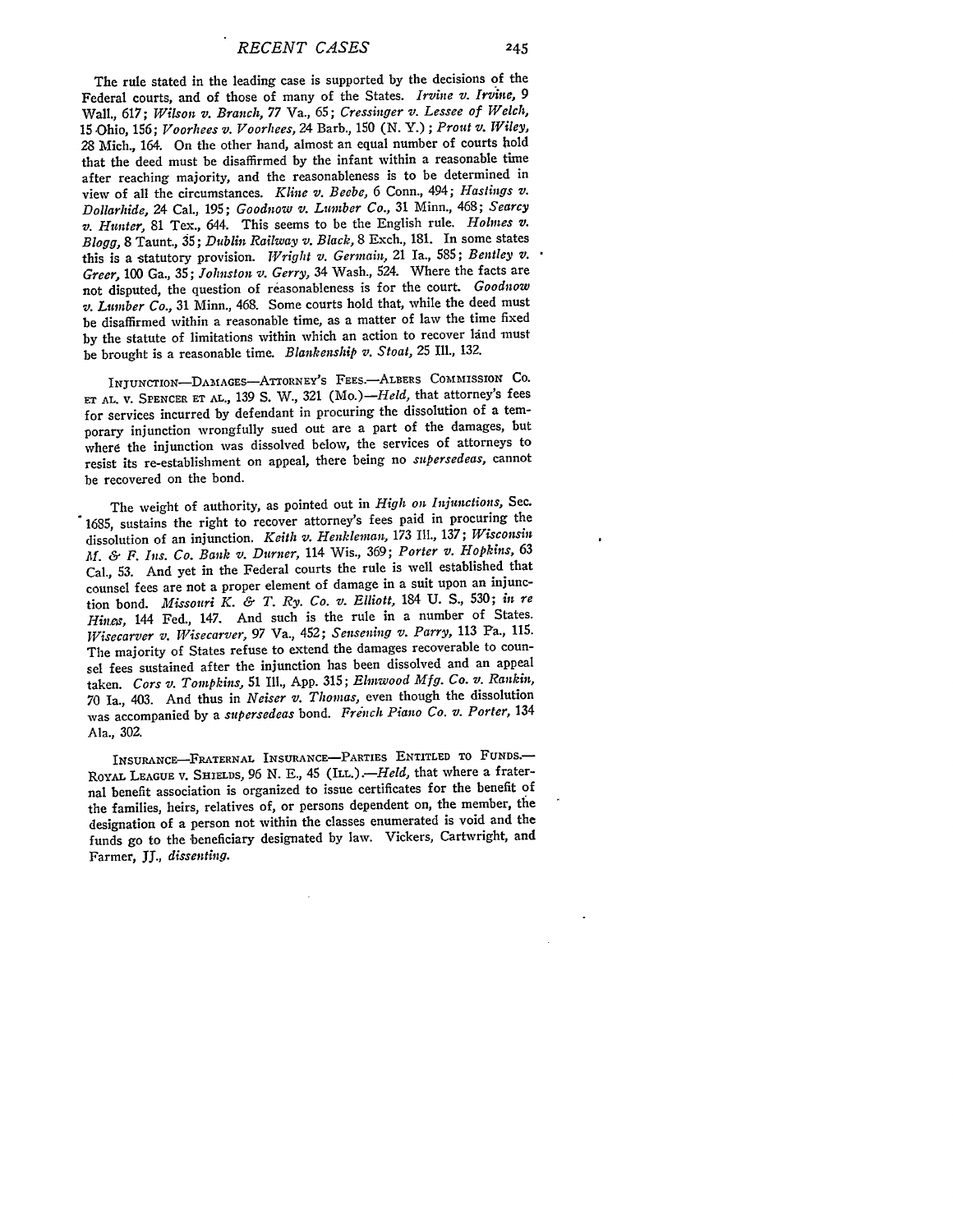In general, the certificate of membership and the law under which the association was incorporated govern who may be entitled to the funds. *Kirkpatrick v. Modern Woodmen,* 103 **Il1.** App., 468; *Gillam v. Dale,* **<sup>69</sup>** of authority seems to hold, that where the statute designates certain classes of relatives or dependents, a dependent is one who relies upon the member in some material degree for support resting on some moral, legal, or equitable ground, and not where the assistance is trivial, casual, or wholly charitable. *Joyce on Insurance,* Sec. *773; Caldwell v. Grand Lodge,* 148 Cal., 195; *Sup. Lodge, Knights of Honor v. Nairn,* 60 Mich., 44; *West v. A. 0. U. W. of Texas,* 14 Tex. Civ. App., 471. Some cases hold under such a statute that the members of the family must also be dependent *Smith v. Boston &c. R. R. Relief Asso.,* 168 Mass., 213; *"Lister* v. *Lister,* 73 Mo. **App.,** *99. Contra, Klotz z'. Klotz, Jr.,* 15 Ky., Law Rep., 183; *Donithorn v. I. 0. 0. F., 209* Pa., 170; *Klee v. Klee, 93* N. Y. Supp., 588. So where the designation of beneficiary is invalid, ineffectual, or fails, the funds go to the heirs or other persons designated by the law. *Caudell v. Woodward,* 96 Ky., 646; *Dale v. Brumbly,-96* Md., 674; *Wolf v. District Grand Lodge,* 102 Mich., 23. But *Grand Lodge, A. 0. U.* W. *v. Cleghorn,* 42 S. V. (Tex.), 1043; holds that the fund reverts to the society in accordance with the by-laws. And the society alone, and not third persons, may waive the right to take advantage of defective designations. Taylor  $v$ . waive the right to take advantage of defective designations. *Taylor v. Hair,* 112 Fed., 913; *Tepper v. Royal Arcanum, 61 N.* **J. Eq.,** 638; *Maguire v. Supreme Council, 69* N. Y. Supp., 61, and *Beard v. Sharp,* 100 Ky., 606, hold that the person illegally designated who has paid the member's dues may only retain the amount of such dues; but *Gruber v. Grand Lodge, A. 0. U. W.,* 79 Minn., 59, holds the society estopped from refusing payment after receiving dues.

LIFE ESTATES-CORPORATE STOCK-NEW STOCK.-BALLANTINE V. YOUNG, 81 ATL., 119 (N. J.).-*Held*, that where corporate stock was bequeathed to one for life, remainder to another, and the corporation, in the form of dividend, issued new stock to the stockholders, the stock so issued is an extraordinary dividend, and must be apportioned between the life-tenant and the remainderman.

This doctrine that so much of the stock dividends as represent the surplus profits accumulated during the lifetime of the testator will be considered as part of the *corpus* of the estate and go to the remainderman, while so much as represent earnings made after his death are income, and therefore payable to the life-tenant, has been followed in but a small number of States. In *Smith's Estate,* 140 Pa., 344; *Holbrook v. Holbrook,* 74 N. H., 201. According to the English rule the intention of the corporation is made determinative.. *In re Bouch,* L. R. 29 **Ch.** Div., **635.** In *Gibbons v. Mahon,* 136 **U. S.,** 549, stock dividends were regarded as an -accretion to the capital. **A** number of American courts regard cash dividends, however large, as income, and stock dividends, however made, as capital. *Minot v. Paine, 99* Mass., 101; *Boardman v. Mansfield.* **79** Conn.,

÷,

246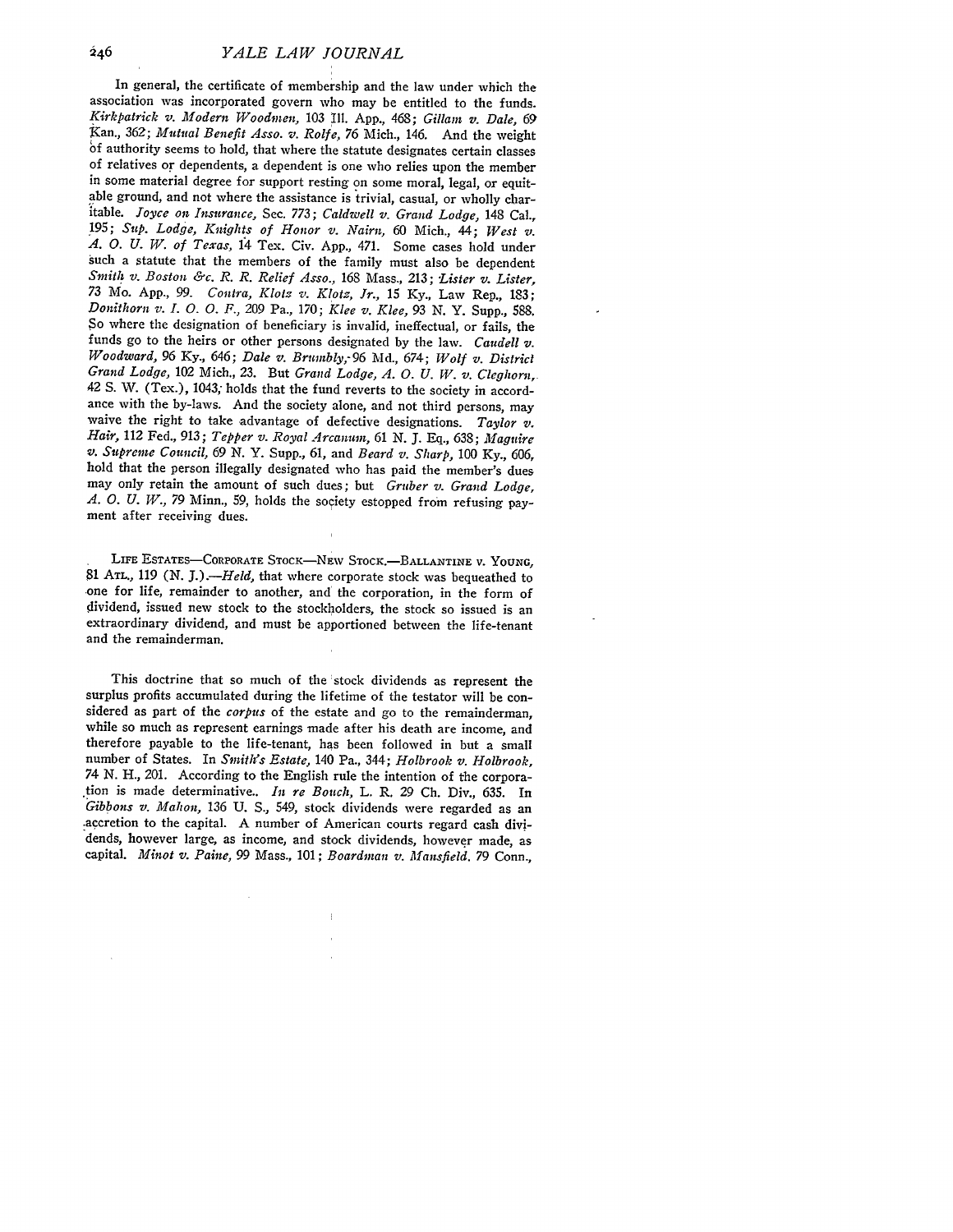634. At the other extreme stand the decisions that dividends of stock are non-apportionable, the whole belonging to the life-tenant, although a portion of it may have been earned before the death of the testator. *Hite v. Hite,* 93 Ky., 257; *Millen v. Guerrard,* 67 Ga., 284. *A* still different test is used in *Kalbach v. Clark,* 133 Ia., 215, in which case the decision is made to depend upon whether these stock dividends represent profits on the original stock, or merely the natural increase in its value.

PARENT AND CHILD-EMANCIPATION-MARRIAGE.-AUSTIN V. AUSTIN, 132 N. W. REP., 495 (MICH.). - Held. that marriage alone does not emancipate a male minor.

**A** parent has the right to the services of a minor child. *Ditfield v, Cross,* 12 IIl., 397; *Benson v. Remington,* 2 Mass., 113; *Halliday v. Miller,* 29 W. Va., 424. But this right is lost **by** emancipation of the minor. *Bristor v. Railway Co.,* **128** Iowa, 479; *Carthage v. Canton, 97* Me, 473; *Whiting v. Earle & Tr.,* 3 Pick. (Mass.), 201. Outside of his relations to his parents, a minor's marriage is of practically no effect on his status. *Taunton v. Plymouth,* **15** Mass., 203; *Porch v. Fries,* **18 N.** J. Eq., 204; *Bool v. Mix,* 17 Wend. (N. Y.), 119. Marriage emancipates a female minor. *State ex rel. Scott v. Lowell,* **78** Minn, *166;Aldrich v. Bennett,* **63** N. H., 415; *Grayson v. Lofland,* 21 Tex. Civ. App., 503. But *Guillebart v. Grenier,* 107 La., 614, holds *contra,* when the consent of the parents is not obtained. And the better rule apparently is, contrary to the principal case, that marriage emancipates a male minor. *Dick v. Grissom,* 1 Freem. Ch. (Miss.), 434; *Sherburne v. Hartland,* **37** Vt., **528.** *Commonwealth v. Graham,* **157** Mass., 73, holds that a male minor is at least emancipated to the extent of his earnings necessary for the support of his family. But there is authority for the view that marriage without consent of the parents does not emancipate a male minor. *Maillefer v. Saillot,* 4 La. Ann., 375; *White v. Henry,* 24 Me., 531.

**PAYMENT-MEDIUM.-STROUT** V. Joy, 80 **ATLANTIC,** 830 *(ME.) .- Held,* that an agreement to do work "for the sum of \$200 to be paid for in loam" at a fixed rate per yard gives the debtor an option to pay in cash though the loam is worth more.

In accordance with the principal case, there is a presumption in favor of the debtor when an agreement is made to pay in something else than money, and a note payable in property may be discharged by tendering the amount of cash instead of the specific chattel. *Pinney v. Gleason,* 5 Wend., 393. Or, where the right is payable either in property or in money at the election of the debtor he may compel the creditor to accept property instead of money. *Nipp et al. v. Diskey,* 81 Ind., 214. In the case where an option is given by contract, the debtor has the right of election until the debt is due-then the obligee can have the option. *Ireland v. Montgomery,* 34 Ind., 74; *Patchin v. Swift,* 22 Vt., 292. Still other cases while denying an election will arbitrarily grant a recovery in money-and while payment must be made in money unless a different medium is expressed, if the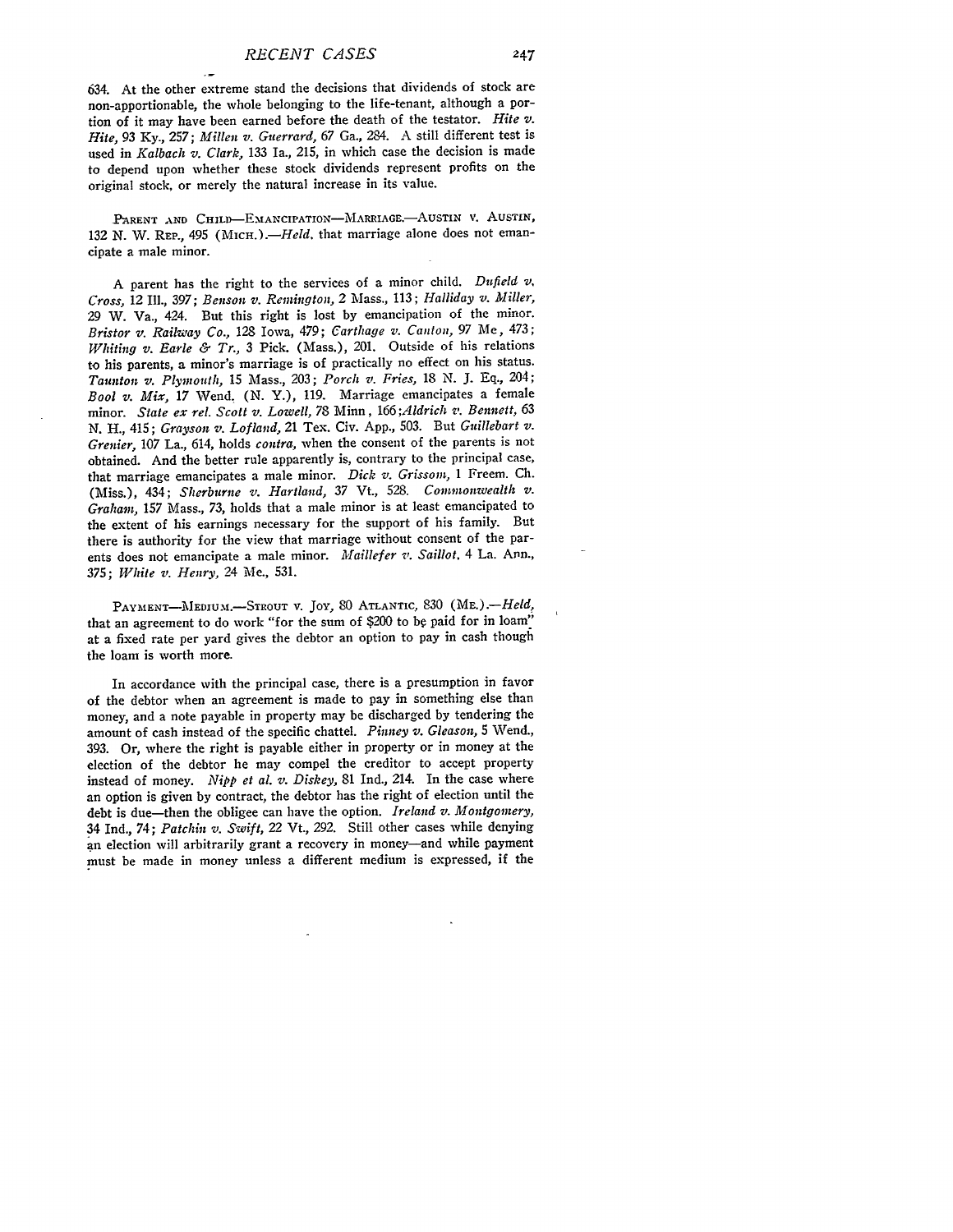agreement be one to pay in something other than money, the law will award a money compensation for a breach. *Duerson et al. v. Bellows, 1* Blackf. 217; *New York News Pub. Co. v. National S. S. Co.,* 148 N. Y., 39; *Perry v. Smith,* 22 Vt., 301; *Van de Vanter v. Redelsheimer,* 107 Wash., 847. The amount of money specified—not the value of the property—is the determining element. *Brooks v. Hubbard,* 3 Conn., 58. Furthermore it has been held that the intention of the parties is important in determining whether the defendant is to have the privilege of paying in money or a specified article. *Corey v. Phila. etc., Petroleum Co.,* 33 Cal., 694; *Sowers v. Earnhart,* 60 N. C., *96.*

QUIETING TITLE-NATURE OF REMEDY-GROUNDS FOR RELIEF. MAYNOR v. TYLER LAND Co., 139 S. W., 393 *(Mo.)-Held*, that in a suit to quiet title, the plaintiff is entitled to a decree, if his title be good against the defendant.

The rule stated in the leading case is supported by some other decisions. *DeNola v. Alison,* 143 Cal., 106; *Brewing Co. v. Taylor,* 204 Ill., 132. But many cases hold that in a suit to quiet title, the plaintiff must recover on the strength of his own title, and not on the weakness of his adversary's. *Land Co. v. Bigelow,* 77 Ark., 338; *Guarantee Co. v. Delta Co.,* 104 Fed., 5; *Krotz v. Lumber Co.,* 34 Ind. App., 577. An equitable title is enough as against one having neither title nor possession. *Lumber Co. v. Bailey,* 22 Ky. Law Rep., 1264. But the plaintiff can not base his suit on a mere right to specific performance *Hennefer v. Hays,* 14 Utah, 324. At least as against his vendor. *Chase v. Cameron,* 133 Cal., 231. A title based on adverse possession, good against the defendant, is sufficient. *Clemmnons v. Coxr,* 114 Ala., 350; *Vier v. Detroit,* 111 Mich., 646. So is a title obtained through fraud, where the grantors have not disaffirmed the transaction, and the defendant does not claim through them. *Ponce v. Long,* 38 Ind. App., 63. Most courts hold that the plaintiff must show that he is in possession. *Orton v. Smith,* 18 How., 263; *Hardin v. Jones, 86* Ill., 313; *Haythorn v. Margerein, 7 N. J.* Eq., 324. Or that the land is unoccupied. *O'Brien v. Creitz,* 10 Kan., 202; *Lamb v. Farrell,* 21 Fed., 5. But a few decisions hold that this is unnecessary. *Lees v. Wetmore,* 58 Ia., 170; *Bausinan v. Kelley,* 38 Minn., 197.

RAILROADS-TRESPASSERS **ON** TRAcK-DUTIES OF RAILROAD.-SOUTHERN RAILROAD Co. v. CAMPBELL, 71 **S.** E., 934 *(GA.)-Held,* that a railroad company in the operation of its trains owes to a trespasser upon its tracks no duty, save that of not injuring him wilfully or wantonly.

**A** railroad track, except at public crossings or upon public highways, is the exclusive property of the railroad company; and all persons who go upon the tracks, except at such places, without the company's express or implied permission, are trespassers, and, subject to certain qualifications, do so at their own peril. *L. C. Ry. Co. v. Godfrey,* 71 Ill., 500; *Clark v. N. Y. C., 93* N. Y. Supp., 525. To avoid liability the company must have been simply in the exercise of ordinary care. *Remer v. Long Island Ry., I* N. Y. Supp. 124. It would seem that the company's negligence must have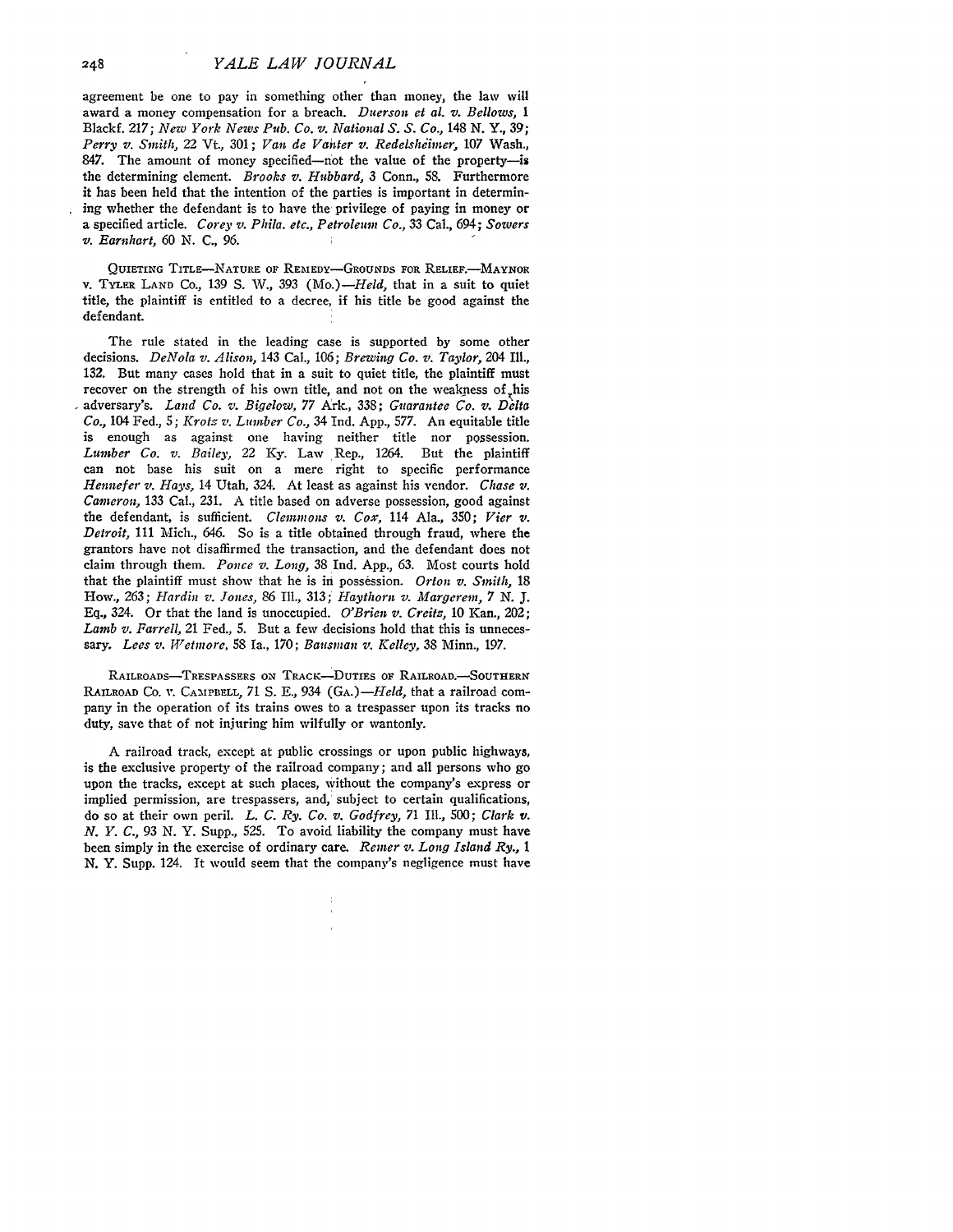been such as to warrant a *presumption* of wilfullness. *W. & A. Ry. v. Meigs,* 74 Ga., **857.** There is authority for the statement that mere carelessness of its employees does not render the company liable. *Union S. & T. Co. v. Goodman,* **91 Ill. App.,** 426; *Lando v. C. St. P. Al. & 0. Ry.,* **81** Minn., **279.** But when employees have cause to anticipate the presence of persons on tracks the degree of care required is greatly advanced. *Southern Ry. v. Chatnman,* 124 Ga., **1026.** No duty has ever been held to be incumbent upon a railroad to maintain flag-men or alarm bells, where only trespassers would be expected to pass. *I. C. Ry. v. Oberhofer, 76* **IlL\_ App. 672.**

TAXATION-PROPERTY SUBJECT-PUBLIC PROPERTY.-PEOPLE V. PURDY, **130** N. Y. Supp., *1077 Held,* that property condemned **by** a municipality for public use was found to be unnecessary for the object for which it was condemned does not render it subject to taxation on the theory of municipal private ownership.

The general rule that property held **by** a municipality for public use is exempt from taxation is well established. *Wayland v. Middlesex Co., 4* Gray, Mass., 500; *Newark v. Verona,* **59 N.** *J.* L., 94; *Dist. No.* **551** *v.* **-** *Sacramento Co.,* 134 Cal., 477. But municipal property used in commercial capacity as a private corporation for its own profit is taxable. *Essex Co. v. Salem,* **153** Mass., 141; *Robb v. Philadelphia,* 12 Pa. Dist., 423. Furthermore, if a city purchases land partly for public uses and partly for private purposes, to derive gain therefrom, only that portion used for the public object is not taxable. *Newark, v. Clinton,* 49 N. *J.* L., 370. But if property so used cannot be separated, the whole is subject to taxation. *Swanton v. Highgate,* 81 Vt., 152. Or if more land than necessary is bought, without any intention of using it for public purposes, it will not be exempt. *Town of Hartford v. Water Com'sr of City of Hartford, 44* Conn., 360. However, land obtained for public use, even if not immediately necessary and not appropriated to such use, is held not subject to taxation. *Jersey City Water Com'rs v. Gaffney,* 34 N. **J.** L., 131. Under a general taxation law, there is an implied exemption in favor of property for public use. *Worcester County v. Worcester,* 116 Mass., 193. But this, is not true in Illinois. *Sanitary Dist. v. Martin,* 173 Ill., 243. If there is an express exemption, then all the property of a municipality is exempt regardless of its use. *Newark v. Belleville,* 61 N. **J.** L., 455. The property must be owned by the city; a mere reversionary interest for instance, is not sufficient to support exemption from taxation. *Fall. v. Marysville,* 19 Cal., 391. Nor is it enough that the state may be ultimately entitled to share in the proceeds of the property. *Ryan v. Callatin Co.,* 14 **Ill., 78.** Where the property of the municipality is outside the city limits, some courts hold that it is not exempt. *Newport v. Unity,* **68 N.** H., **587.** Nevertheless, the better rule sustains the exemption. *Rochester v. Rush,* **80** N. Y., 302. **Of** course, a municipality having general powers of taxation may tax its own property. *Norfolk v. Perry Co.,* 108 Va., **28.** So the State, in the absence of constitutional prohibition, may tax the property of its municipal corporations. *Public School Trustees v. Trenton,* **30** *N.* J. Eq., 667.